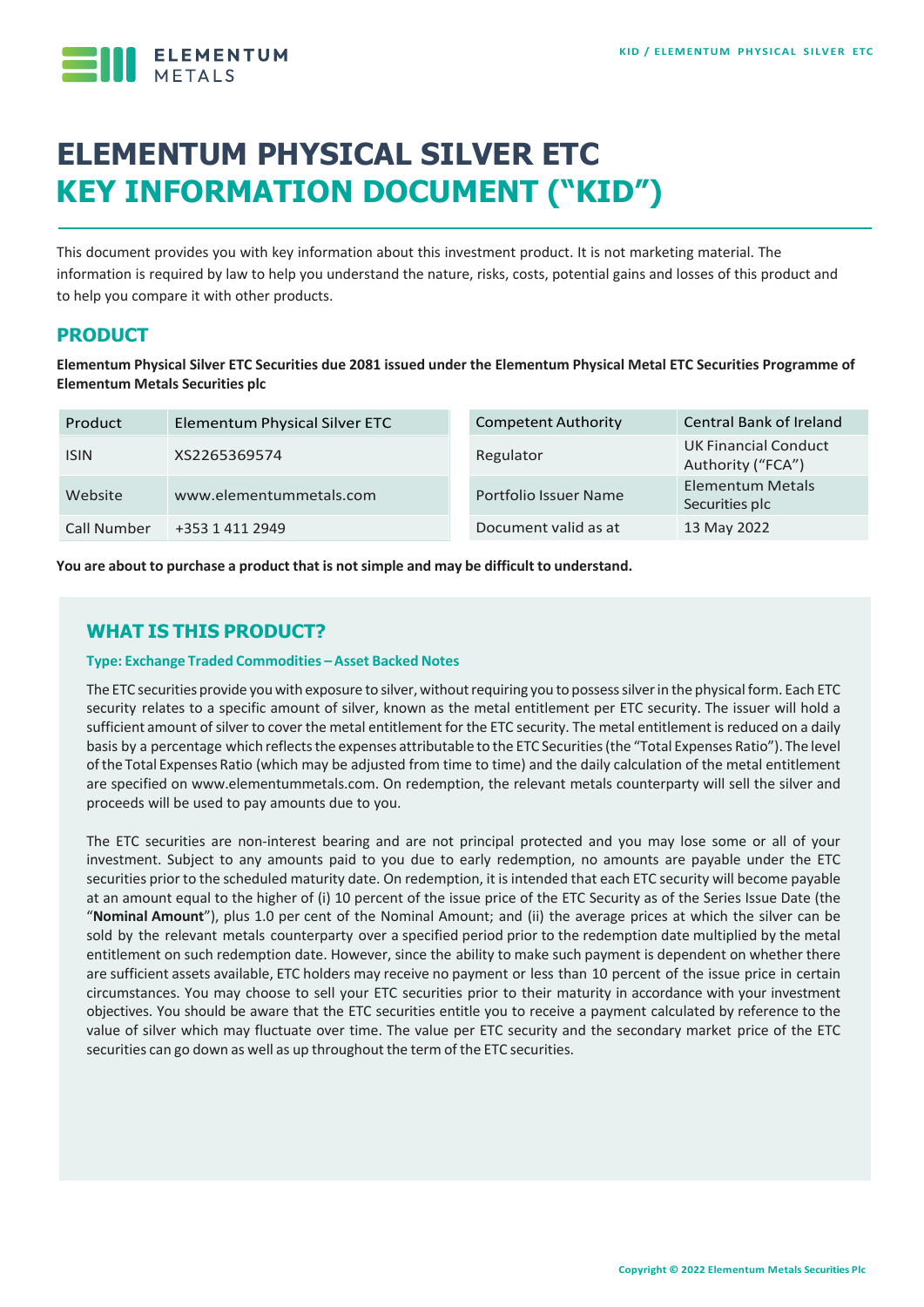

# **WHAT ARE THE RISKS AND WHAT CAN I GET IN RETURN?**



**The risk indicator assumes you keep the product for 7 years. The actual risk can vary significantly if you cash in at an early**  stage and you may get back less. You may not be able to sell or end your product easily or you may have to sell or end at a price **thatsignificantlyimpactsonhowmuchyougetback.**

Be aware of currency risk. If you receive payments in a currency different to that of your home jurisdiction, the final return you will getwill depend on the exchange rate between the two currencies. This risk is not considered in the risk indicator shown.

#### **You may lose some or all of your investment.**

The risk category shown is not guaranteed and may shift over time. The lowest category does not mean risk free.

The ETC security value depends on the underlying metal price reacting to economic factors and it could fall forlong periods.

The summary risk indicator is a guide to the level of risk of this product compared to other products. This product does not include any protection from future market performance so you could lose some or all of your investment. The risk indicator shows how likely it is that the product will lose money because of movements in the markets or because the Issuer is not able to pay you. If the Issuer is not able to pay you what is owed, you could lose your entire investment. The Issuer has classified this product as 4 out of 7, which is a medium risk class. This rates the potential losses from future performance at a medium level and poor market conditions could impact the Issuer's capacity to pay you.

Intended Retail Investor: The ETC securities are intended for retail investors who (i) wish to gain exposure to silver without having to take physical delivery of silver and have an investment horizon in line with the recommended holding period below; (ii) have specific knowledge or experience of investing in similar products and in financial markets; and (iii) can afford to risk losing their investment, are not seeking topreserve capital and who are not looking for capital guarantee.

**Product term:** This series of ETC securities has a scheduled maturity date of 7 January 2081. The scheduled maturity date may be postponed by up to ten business days. If this is the case, the Issuer will provide you with notice of this and how many days such postponement will be. The ETC securities may be redeemed prior to the scheduled maturity date, if: (1) the Issuer elects to redeem all of the ETC securities in the series following thirty days calendar written notice to you; (2) an event of default occurs; or (3) an early redemption event occurs. A detailed description of events of default and early redemption events can be found in the prospectus in the Master Terms and Conditions of the ETC Securities.

## **WHAT HAPPENS IF ELEMENTUM METALS SECURITIES PLC IS UNABLE TO PAYOUT?**

The product is not protected by the Irish Deposit Guarantee Scheme or any other investor compensation or guarantee scheme. This meansthat if Elementum Metals Securities plc is unable to pay out, you may lose all of your investment. The ability of Elementum Metals Securities plc to pay out will be limited to the amounts realised from the secured property, as further explained in the Prospectus.

If the Issuer fails to make a payment when due, the security trustee (Apex Corporate Trustees (UK) Limited) can enforce the security over the silver deposited with the custodian, the primary sub-custodians and any sub-custodians. Once the security trustee has enforced the security it can then sell the silver and use the proceeds of this sale to pay amounts owed to you under the ETC securities. The proceeds of such sale may not be enough to cover all amounts owed to you under the ETC securities. The product is a debt instrument (not a bank deposit) and as such is not covered by any deposit protection scheme.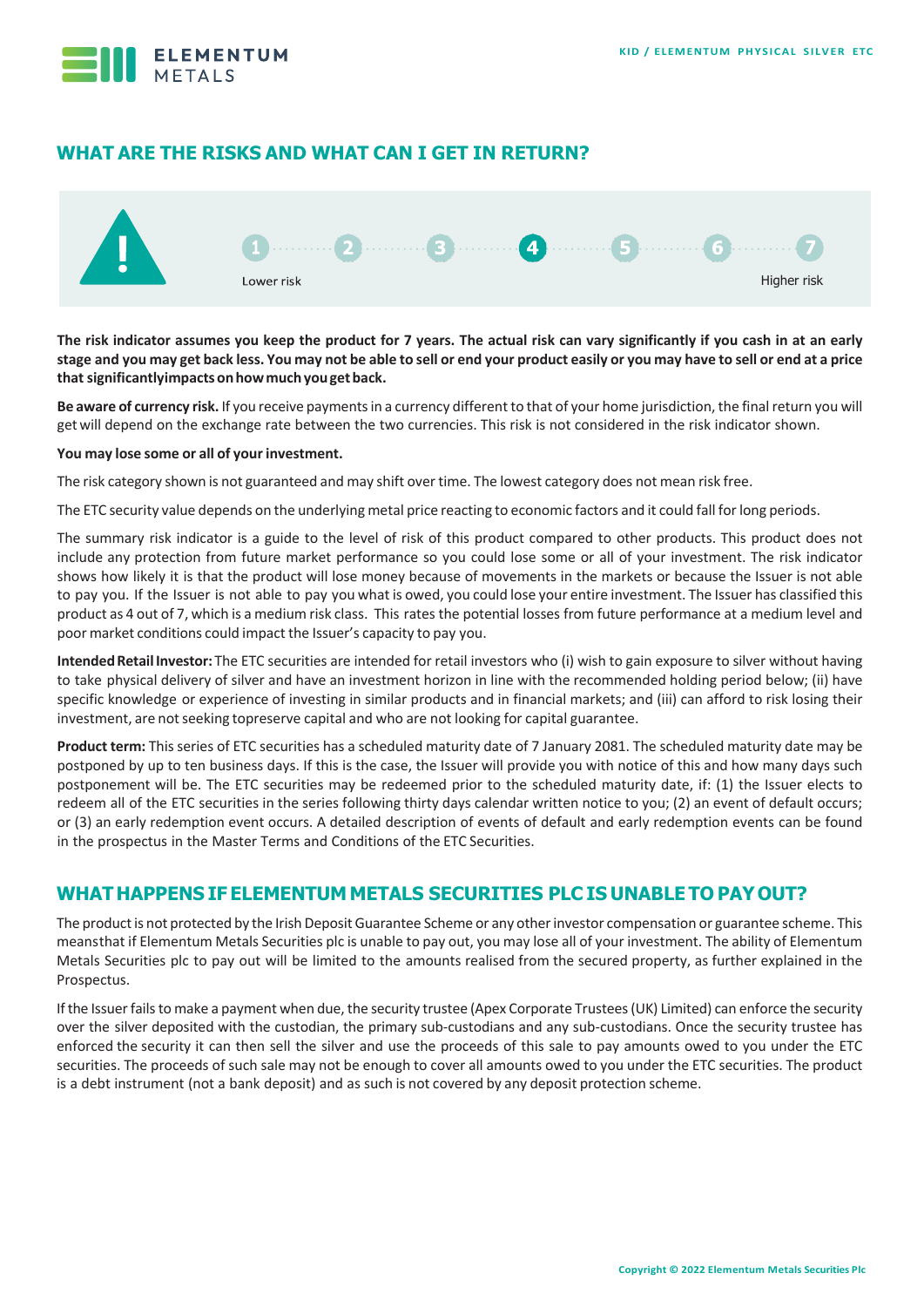

#### **PERFORMANCE SCENARIO**

| Scenarios                  |                                     | 1 year        | 4 years       | 7 years*      |
|----------------------------|-------------------------------------|---------------|---------------|---------------|
| <b>Stress scenario</b>     | What might you get back after costs | 5,542.44 USD  | 4,601.87 USD  | 3,448.99 USD  |
|                            | Average return each year            | $-44.58%$     | $-17.64%$     | $-14.11%$     |
| Unfavourable scenario      | What might you get back after costs | 8,665.74 USD  | 7,775.28 USD  | 7,368.55 USD  |
|                            | Average return each year            | $-13.34%$     | $-6.10%$      | $-4.24%$      |
| <b>Moderate scenario</b>   | What might you get back after costs | 10,172.89 USD | 10,724.66 USD | 11,306.37 USD |
|                            | Average return each year            | 1.73%         | 1.76%         | 1.77 %        |
| <b>Favourable scenario</b> | What might you get back after costs | 11,960.44 USD | 14,815.48 USD | 17,332.80 USD |
|                            | Average return each year            | 19.60%        | 10.33 %       | 8.17%         |

\*recommended holding period

This table shows the money you could get back over the next 7 years, under different scenarios, assuming that you invest USD 10,000.00.

The scenarios shown illustrate how your investment could perform. You can compare them with the scenarios of other products.

The scenarios presented are an estimate of future performance based on evidence from the past on how the value of this investment varies,and are not an exact indicator. What you will get will vary depending on how the market performs and how long you keep the product. The stressscenario shows what you might get back in extreme market circumstances, and it does not take into account the situation where the Issuer is not able to pay you.

Buying this product means that you think the underlying price will increase.

The figures shown include all the costs of the product itself, but may not include all the costs that you pay to your advisor or distributor.The figures do nottake into account your personaltax situation, whichmay also affect howmuch you get back.

#### **HOW LONG SHOULD I HOLD THE INVESTMENT,AND CAN I TAKE MY MONEY OUT EARLY?**

Recommended holding period: 7 years

This product has no required minimum holding period but is designed forlong term investment. However, the product may terminate early (see 'What is this Product?' above) and may also be sold on the secondary market.

#### **WHATARE THE COSTS?**

The Reduction in Yield (RIY) shows what impact the total costs you pay will have on the investment return you might get. The total costs take into account one-off, ongoing and incidental costs. The amounts shown here are the cumulative costs of the product itself, for three different holding periods. The figures assume you invest USD 10,000.00. The figures are estimates and may change in the future.

## **COSTS OVER TIME**

The person selling you or advising you about this product may charge you other costs. If so, this person will provide you with information about these costs, and show you the impact that all costs have on your investment over time.

| Investment USD 10,000.00        |           |           | If you cash in after 1 year $\parallel$ If you cash in after 4 years $\parallel$ If you cash in after 7 years* |  |
|---------------------------------|-----------|-----------|----------------------------------------------------------------------------------------------------------------|--|
| Total costs                     | 20.00 USD | 79.76 USD | 139.16 USD                                                                                                     |  |
| Impact on return (RIY) per year | 0.20%     | 0.20%     | 0.20%                                                                                                          |  |

\*recommended holding period